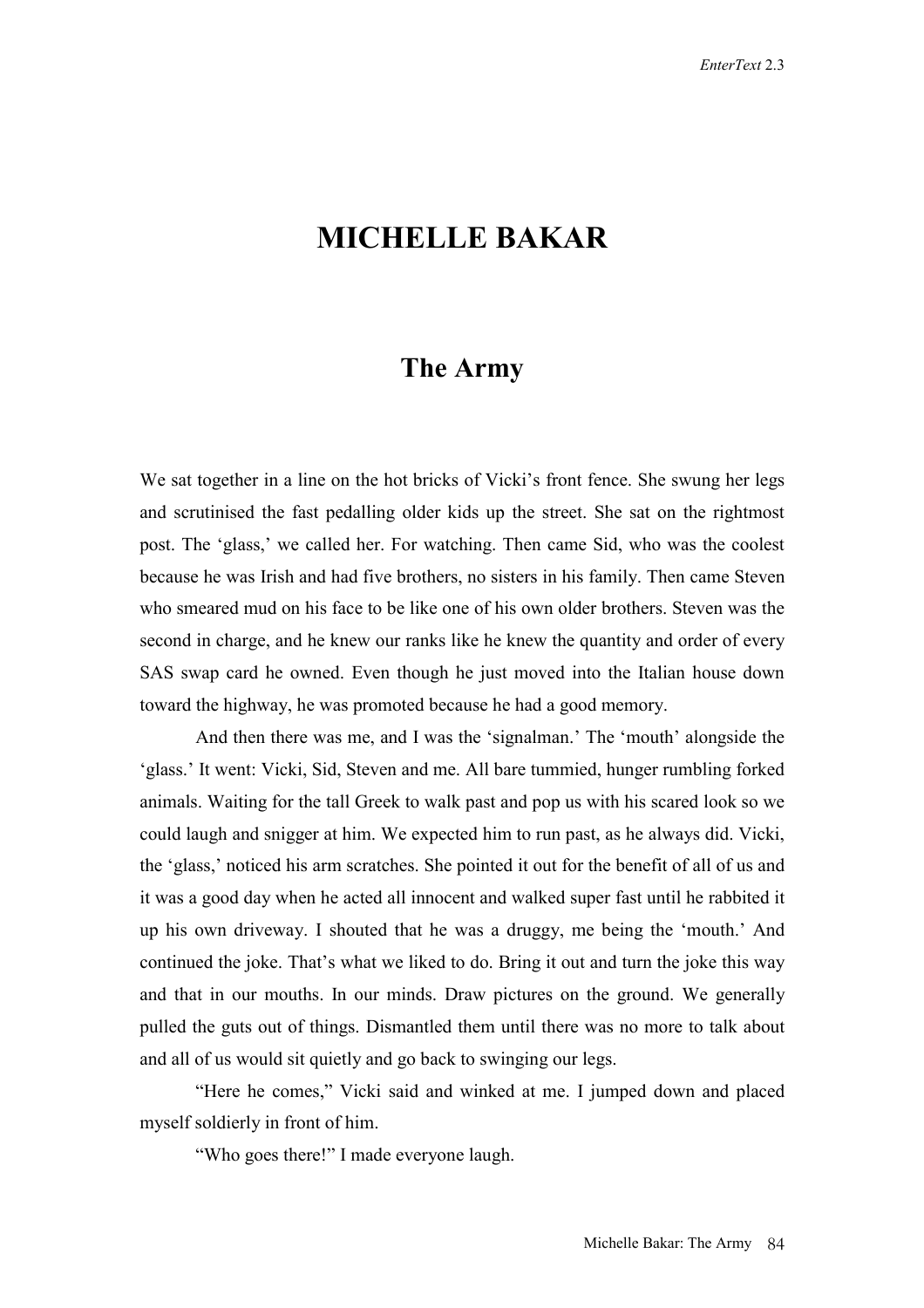"Come off it."

"Show us your arm," I said, though it was Sid that was supposed to say that.

"Get out of my way."

"Not until you show us your arm." Sid spoke.

"We've seen you," Steven joined in. "You hurry to the secret doorway around the trots and the cafe nio. You buy coffee meringues. You wear the same clothes and you're too skinny." That's why Steven made the second in charge. He was almost the coolest. He took out a pair of binocs and peered at the boy through them. Adoration for Steven all around.

The boy did a thing that weirded us all out. He sat down next to me and wedged me in so that if I wanted to jump down, I'd have to jostle Steven holding his binocs. And if I stayed, I'd have him right in my personal space. Leaning over all friendly and wanting to have words. He stank like B.O. The scalpy kind you get when there's too much hair and sweat all mixed in. The kind that makes you imagine dirty skin that can't wash out. Fingernails. And your mum getting pissed off at the table. Of course I stayed there. But I stared down the road to the end of the street, concentrating on the island at the junction for something to look at. Steven blinked and brought the binocs to his lap faster than you could swear.

"How do I join your club?" the boy suddenly asked and we looked at Sid. Sid never mentioned what it took to join. We were default members because of where we lived. And rank was determined by opinion. "What is it that makes each one of you different from each other?"

This was a question we'd asked ourselves and one that we hoped people might ask us. Just so we could reply. And we answered it carefully though we knew it would go in one ear and out the other. Steve remembered, which made him second in charge, but this boy would forget for sure. In fact, I reckon that if anyone remembered what we told them, they would be able to join. It was a rule kind of like that.

Sid spoke. "You go ahead Stevo. You tell him who you are."

And Stevo started. "I'm wearing a large khaki jacket with blackened metal buttons and breeches over a khaki mesh singlet and drawers. The jacket collar buttons down at the points and has four baggy pockets squarely on the front. I have a leatherlined slouch hat, which has a brass badge of the rising sun on it. I got a canvas belt of cloth pockets, holding fags, bullets and coins. I have a knapsack with my name and number stencilled on the side that holds compass, map and anything else. Over my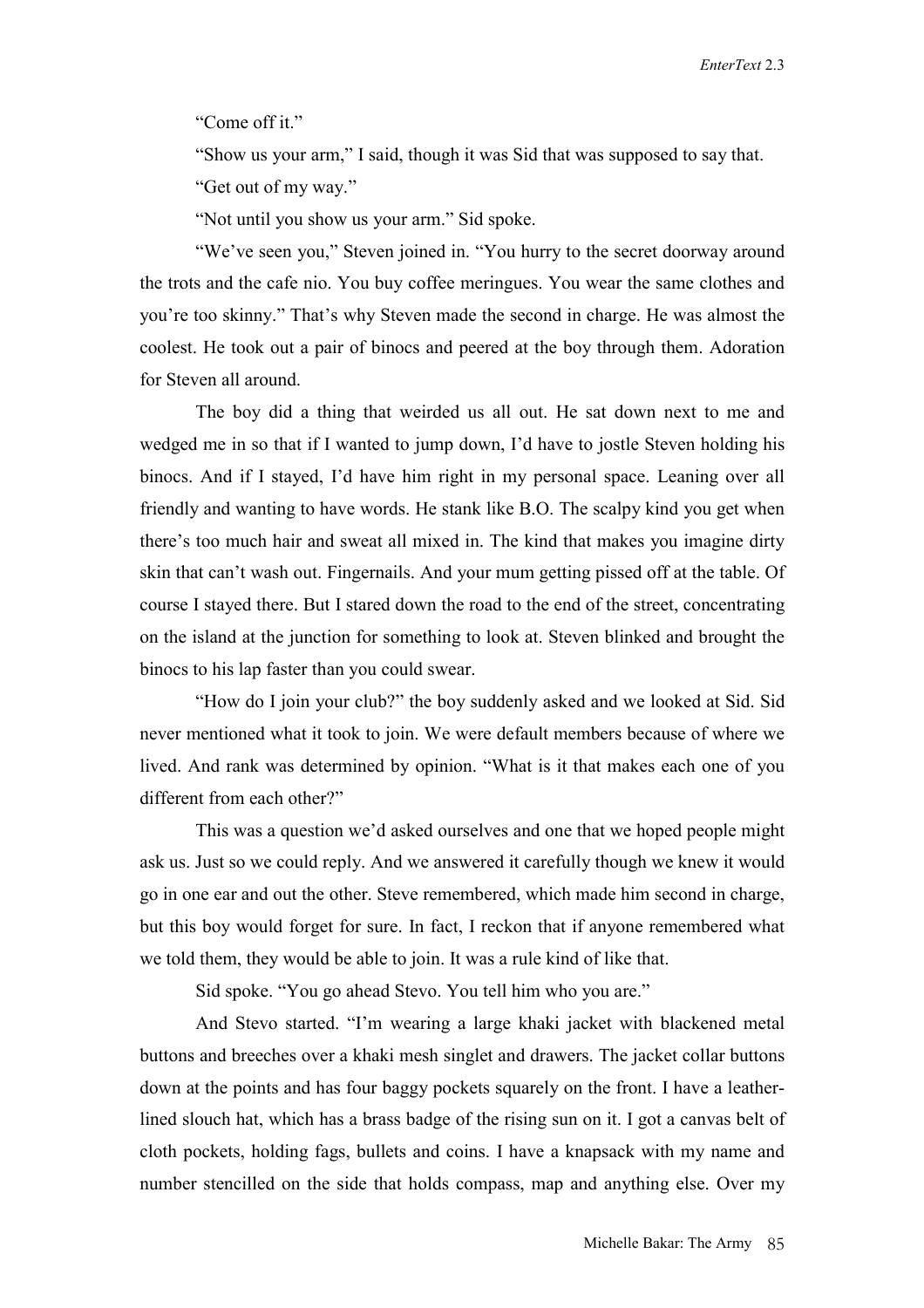arm, besides my rifle, is a can strapped in by canvas cloth, and I got a small pair of binocs on the same arm. I got hobnailed brown boots on my feet, lace ups and leather ankle length. I got woollen cloth strapped around my shoes, wound around my legs up to my knees. In my right hand, I hold my rifle strap down to keep it from buggin' me. In my left, I hold ID papers and two identity disks with my name, serial number, battalion number and religion on it. The dead meat tickets will go one to the army, one to Sid if I die."

Much approval. The boy spooked us with how calm he was. People are freaked out normally, when we say stuff like this. He only nodded and gestured to the holes in his arm. "This is my uniform." And he flexed so we could see the pus come out and drip down off the inside of his elbow onto the concrete. Stevo did nothing. Nothing scared him. We did nothing too, though I heard Vicki whistle a bit under her breath.

Then the boy looked at Sid and asked, "What do you wear?" I leaned over to watch and learn because Sid always said things in a cool way.

"I wear a khaki hat and khaki woollen jacket and trousers over white cotton singlet and white long johns. My jacket has four pockets and my trousers are tucked into knee-high leather boots. I wear a white scarf that ties like a cravat around my neck. I have dead meat tags too but they won't go to anyone. I've instructed that they both be buried with me when I die. I have Major General insignia on my collar and special epaulettes. In my pockets is a fob watch, navigation compass and battalion lists. In my right hand I carry a pistol. In my left, I carry a cane."

The boy looked at me but Sid said, "Don't look at him. He's new. He's in a yowie suit. He's got material pieces on mesh and has a gas mask on his face and a night vision long-range shotgun in both hands. He can't be disturbed."

This is when I jumped down off the bricks and went over to where Vicki was sitting. She was okay for a girl. Sid said she could be the only one to have a Black Hawke helicopter. So she was a navigator. And a signaller. This is because one of her uncles went to fight in Somalia and got killed. She said she wanted to be a flag waver. But we said she couldn't, as we had no need for one. We said she could be a Sea King if she wanted. But she didn't want to. She made a face at me as I climbed up next to her and we all waited for the boy to say something else. Nobody wanted to tell him to piss off as his arm was pretty much indication enough that he was crazy. He sort of jiggled up and down nervously when he stood still and the coins in his pockets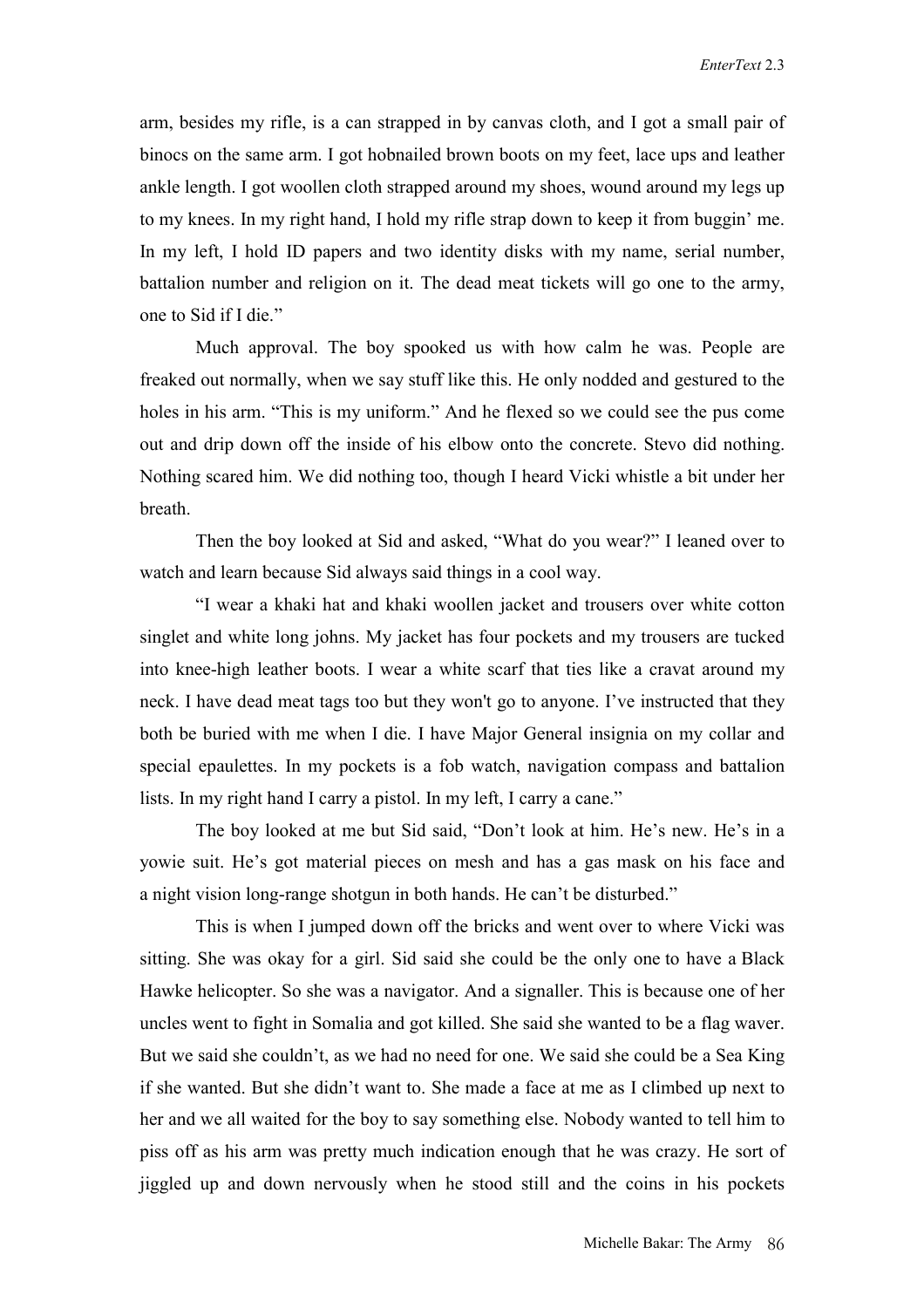clinked together. Vicki hopped down and we checked out the kids riding past on their motor crosses.

Steven asked, "So are you a druggy?" The boy nodded yes and kept staring in our direction, and then at the kids. And then before you knew it, we were all staring at them instead of at him.

There was one kid with atomic bomb looking hair who sat in the back of a wagon with a whole stack of papers and brochures, which was being pulled by another kid. They looked similar and you could tell their mother dressed them. Their flannel shirts were from the same shop. The wagon had rusty wheels and made a scratching noise, especially over the cracks in the road. The kid winced at the bumps. They pained him, you could tell. Every so often they'd stop at someone's mailbox and put a pamphlet in it, but rolling it up first into neat thirds. The first kid had a whistle, which he started blowing so that people could come out of their houses and buy a paper if they wanted. I don't know why we didn't hear that whistle before. It's like the Gelato Man. Nobody hears the Gelato Man until he's right on the doorstep playing that funky dull Greensleeves. It's weird. I reckoned Sid might mention it later. Vicki elbowed me so I could say something.

"Looks like he's too small to go out without big brother around," Sid said and we laughed.

"He's got a bag of money in the back." I pointed.

They trundled up to us and looked a bit scared which we laughed at. The first kid blew his whistle faintly and Vicki's mum came out in her terry towel robe and slip-ons.

"Hello boys," she said as she stopped at the gate. She handed the kid some money. He handed her a paper and she looked at us. "Don't bother him, okay. And play nicely." She went back inside.

Vicki came out from her hiding place between the new boy and me and Sid spoke: "What you got in the bag?"

The tall kid dropped the whistle from his mouth and let it hang from a string around his neck. None of us laughed, as we knew pretty much what Sid would do next.

"A severed hand," the kid said.

"A head," the other kid said.

Sid smiled. "No. It's money stupid. Give us the bag."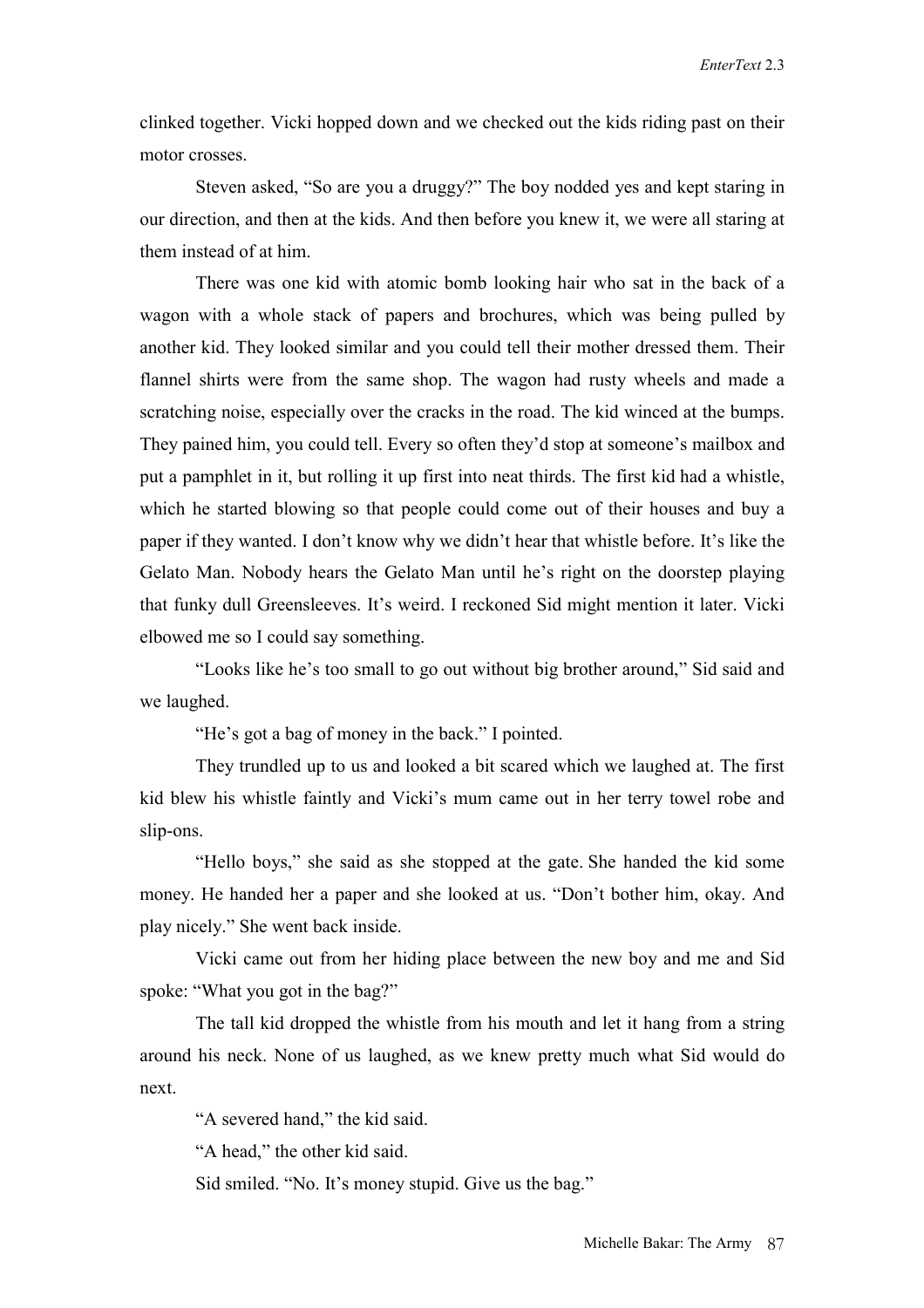They acted like they didn't hear him for a moment.

"Did you hear me? I said give us the bag."

The tall kid shouted "What!" so loudly that I thought Vicki's mum might come out. But she didn't and we were amazed, as Vicki only had to fall over for her to be out on the pavement in a second with band-aids. But she didn't. And I reckon even the tall kid was surprised.

Sid veered around the druggy and grabbed the bag from where it was next to the small boy. He didn't time it well, because kids always know violence when they see it and about four kids stopped their bikes from the road and watched. Sid almost fell too, as it was stuck underneath newspapers and the small boy's runners. And he had to yank it to get it out. The small boy couldn't figure out what expression to have. He looked from one of us to the other, from me to Vicki, to the druggy to Stevo and then to Sid. So we all kind of looked at this boy squatting in the wagon, with Sid holding the bag like it was a dead rat and nobody saying anything.

The tall boy clutched at his whistle for a moment but decided against it, which I reckoned was good if he wanted to keep his reputation intact with us kids, but bad, later, when his parents might demand where all the takings was.

But what's the worst that could happen? The tall boy put his hand back down by his side and leaned over to collect the handle of the wagon again. His brother kept quiet and all of us just waited for them to go away so we could get back up on the wall and act like nothing happened. This was looking like it was okay and we all started having the taste of newly bought stuff from the milk bar in our mouths except that Vicki's mum decided to come back out of the doorway and ask us if everything was okay.

"It's very quiet out here. Is everything okay?"

"It's fine, mum."

Vicki's mum looked straight at Sid. "Everything alright, Sid?"

"Yes, Mrs Karaminas." Sid hid the bag behind his back same time as he flashed her a smile that she liked.

In a fast grab, druggy snatched the bag from behind Sid and took off down the street behind the kids. Vicki's mum stared at him at first, then when she realised that none of us were running after him, she spoke to Sid again.

"Why is that boy running?"

"Sorry, Mrs Karaminas?"